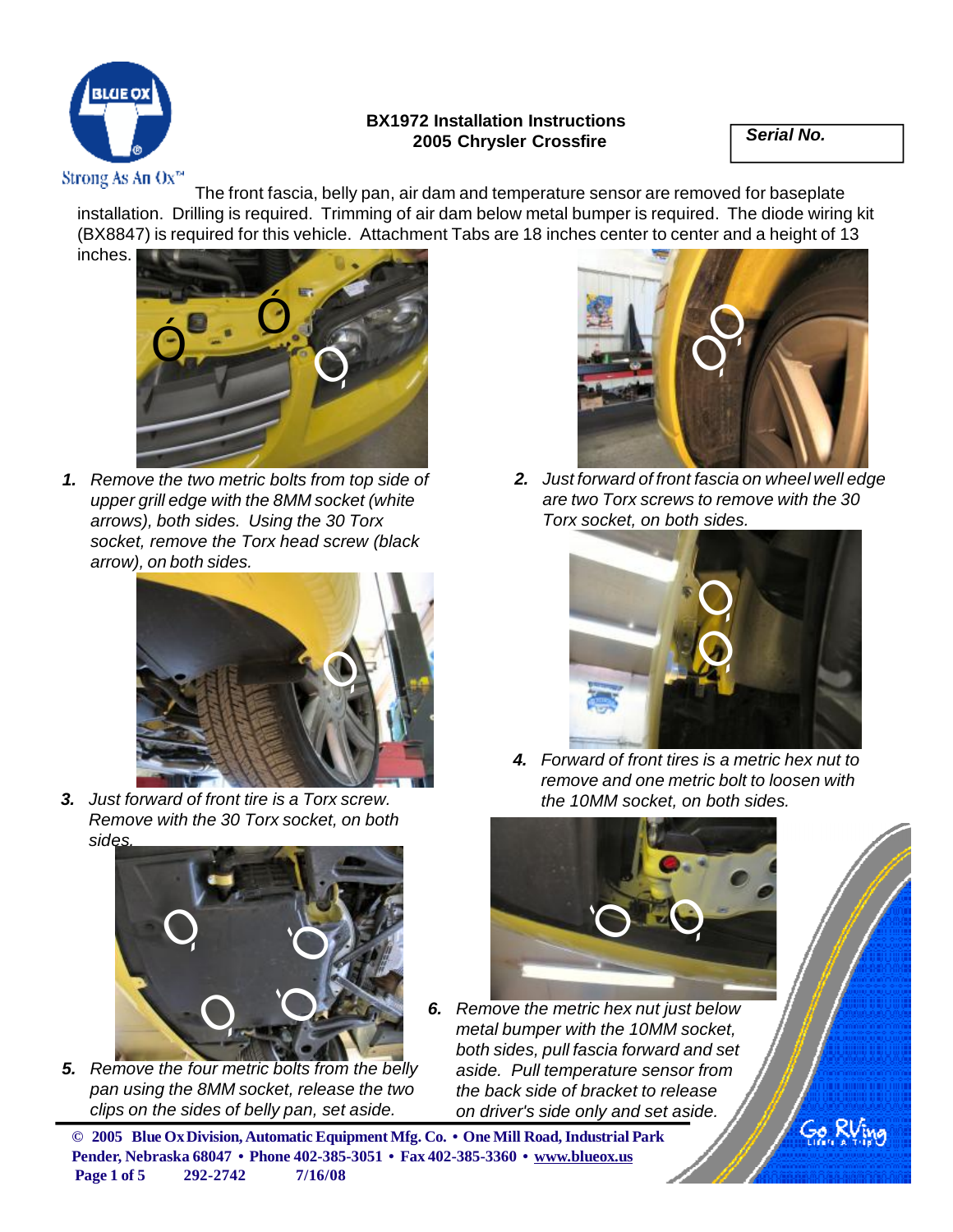



*7. Remove the four push pins from air dam just below bottom edge ofradiator.*



*9. Slide baseplate between frame rails just behind metal bumper and clamp to frame with the large vise grip, on both sides. Be sure that baseplate is level with vehicle.*



*11. Measure and mark 4 1/2" and 6 1/2" down from the top edge of the air dam on the passenger's side. Draw a line from front edge of air dam (Black arrow in photo above) down to the 4 1/2",*



*8. Remove the push pin from the back side of metal bumper, on both sides, remove air dam and set aside.*



*10. Using the baseplate as a template, drill the three holes into the frame with the 13/32" drill bit, on both sides. Insert the nut plates into the opening on the front side of metal bumper (See white arrow in step 9) to align with drill holes, tighten the lock washers and 3/8-16 x 1 1/4" hex bolts with the 9/16" socket, on both sides. Be sure to use Loctite red on all bolts before tightening. Tighten all bolts according to torque chart in the General Instruction sheet.*



mark toward the back of air dam 5/8", down to 6 1/2" mark and then mark a line to the *front of vehicle. Remove this front area from the air dam with the utility knife (Black arrow in photo to the right).*

**© 2005 Blue OxDivision, Automatic Equipment Mfg. Co. • One Mill Road,Industrial Park Pender, Nebraska 68047 • Phone 402-385-3051 • Fax 402-385-3360 • [www.blueox.us](http://www.blueox.us) Page 2 of 5 292-2742 7/16/08**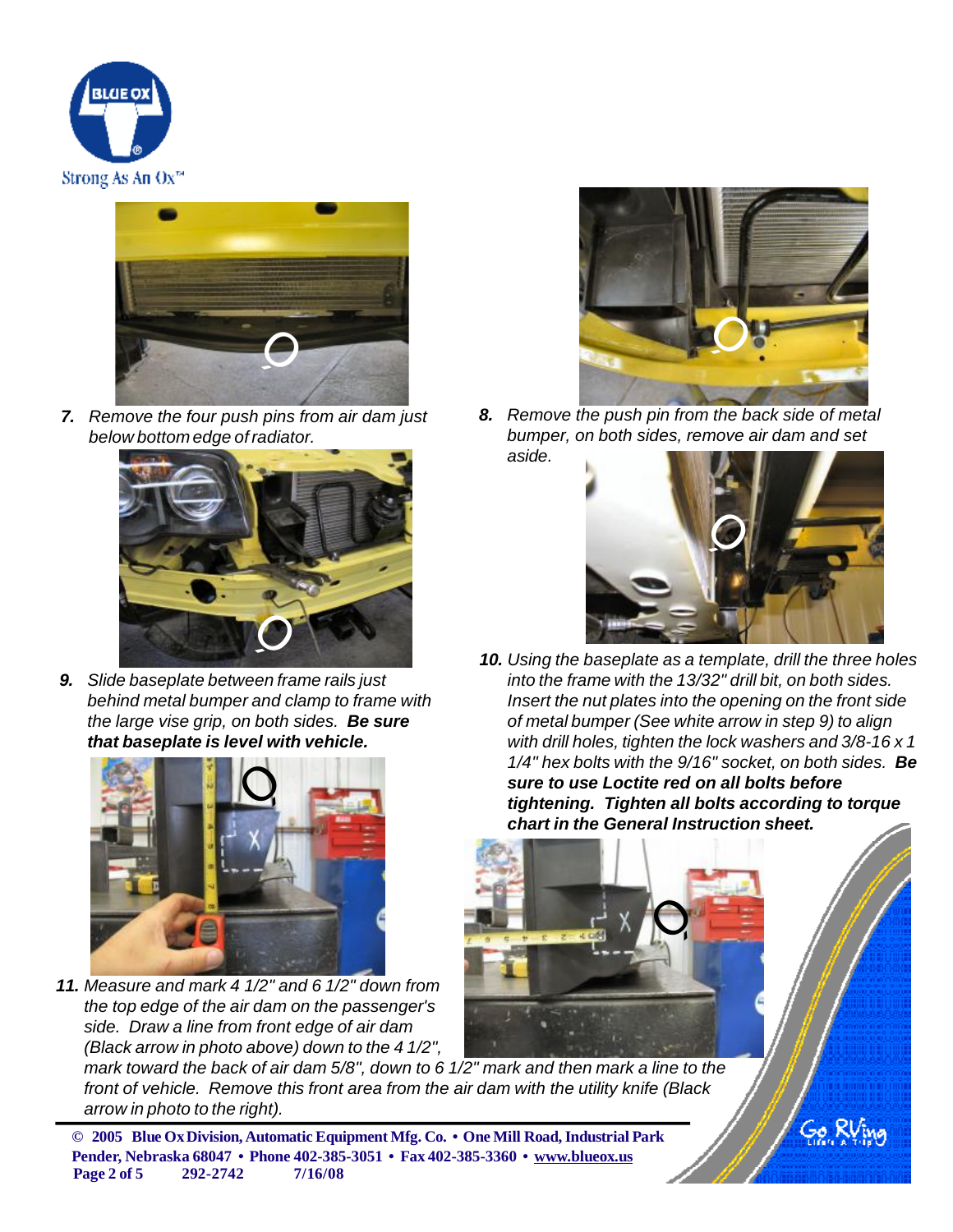





12. Measure and mark 6 1/4" and 8 1/4" down from the top edge of the air dam on the driver's side. Draw a line from front edge of air dam (Black arrow in photo on the right) down to the 6 1/4", mark toward the back of air dam 3/4" and down to 6 1/2" mark and then mark a line to the front of vehicle. Remove this front area *from the air dam with the utility knife (White arrow in photo to the left).*





13. Using the utility knife, remove the areas on the back side of fascia and lower grill, shown in left photo. Release the clips on the back side of lower grill and pull grill section forward and set a side, on both sides *(Driver's side shown in photos above).*





Go Ri

*14. Reinstall fascia (Left photo above). Be sure that all of the electrical components are plugged in properly. With fascia install complete, hold lower grill section as close to its original position as possible and cut opening in lower grill to allow attachment tab receiver and convenience link (Safety cable connection point) to come through the lower grill. Reinstall lower grill ( Right photo above).*

**© 2005 Blue OxDivision, Automatic Equipment Mfg. Co. • One Mill Road,Industrial Park Pender, Nebraska 68047 • Phone 402-385-3051 • Fax 402-385-3360 • [www.blueox.us](http://www.blueox.us) Page 3 of 5 292-2742 7/16/08**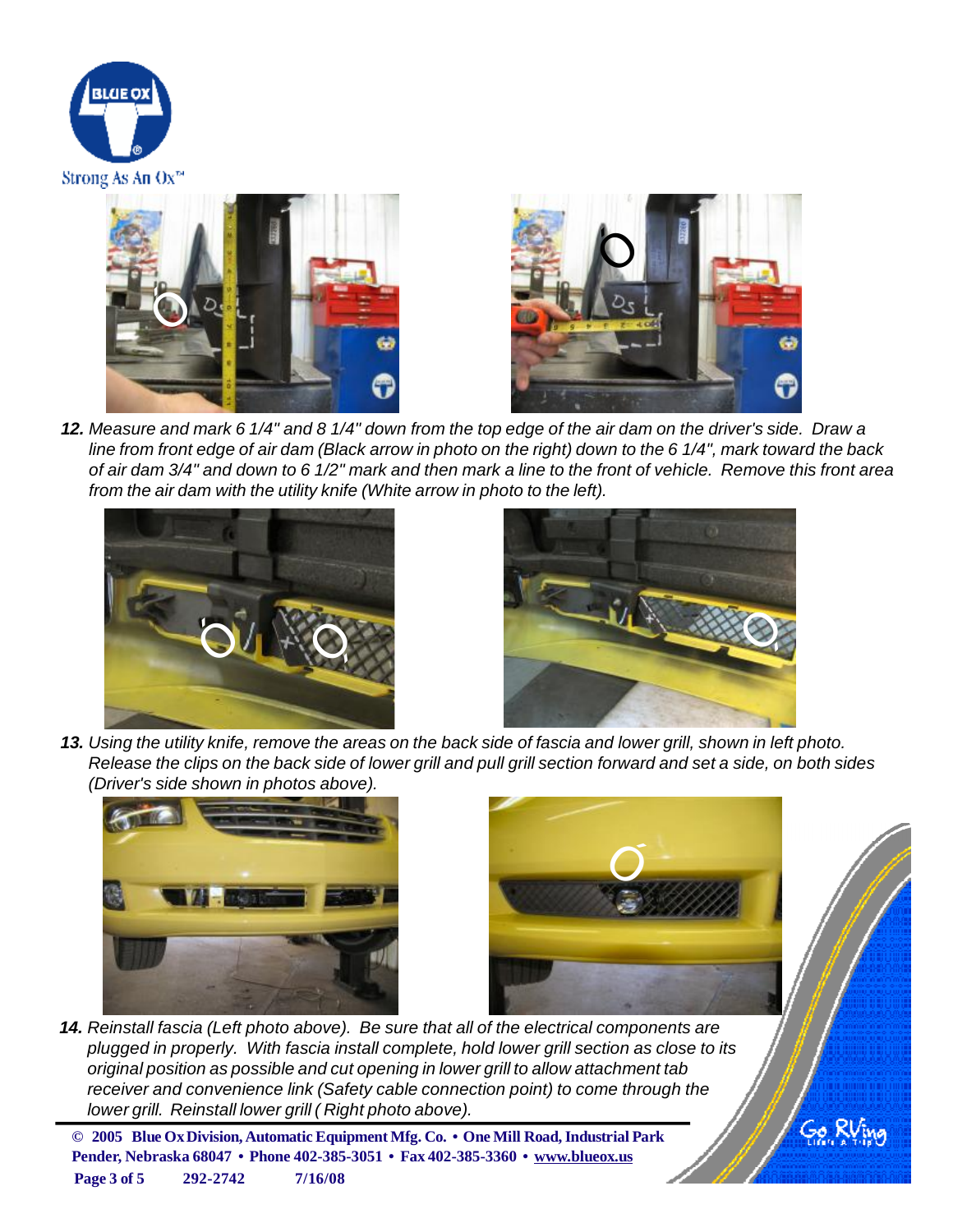

- *15. The dimensional variations between otherwise identical cars can be considerable. While the baseplate was* designed for easy installation, it may be necessary to tailor the baseplate slightly to compensate for auto *manufacturers' tolerances. These minor adjustments may include filing a hole slightly, bending electrical rods, and adding shims and/or bending endplates.*
- *16. Install the tow bar and safety cables according to the instructions included in their packages.*
- *17. Do NOT substitute other devices if the tow bar pin and clip are lost.*
- *18. DEALER OR INSTALLER: BE CERTAIN THE USER RECEIVES THE INSTRUCTION SHEET.*





**© 2005 Blue OxDivision, Automatic Equipment Mfg. Co. • One Mill Road,Industrial Park Pender, Nebraska 68047 • Phone 402-385-3051 • Fax 402-385-3360 • [www.blueox.us](http://www.blueox.us) Page 4 of 5 292-2742 7/16/08**